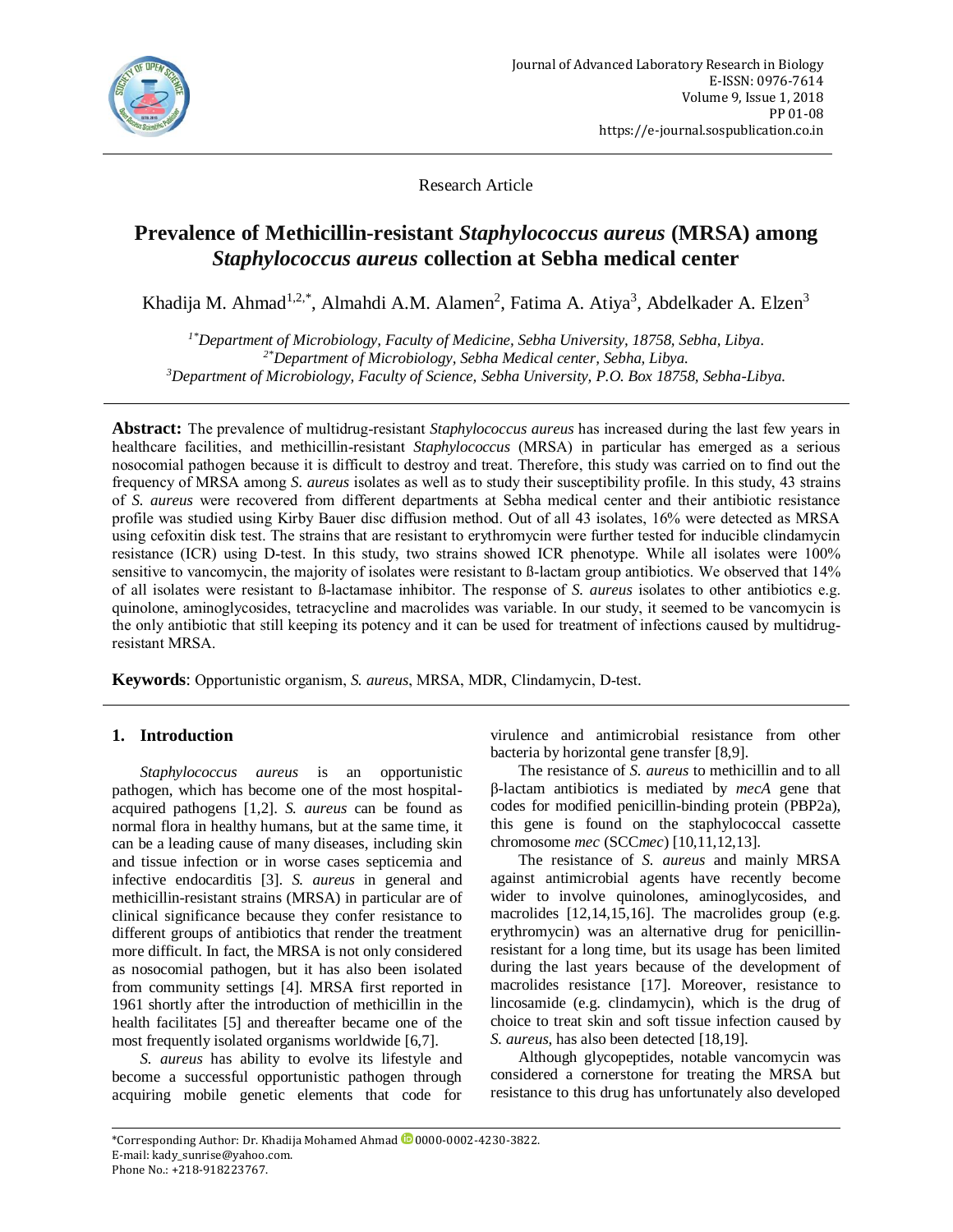[20]. The presence of multiple resistant genes carried by MRSA strains considered one of the risk factors that participate in its spread.

However, MRSA among healthcare and community settings and their antibiotic resistance patterns have extensively been studied in Libya [21,22,23,24,25,26,27,28,29,30,31], where they suggested that healthcare workers (HCW) could be a source of MRSA dissemination between the medical staff and directly to the patients. However, The HCWs may further spread this organism (MRSA) to their household members and thereby they increase frequency of community-acquired MRSA infection making the problem even worse [32]. It has also been found that the rate of MRSA has increased in Libyan hospitals during the last decades in patients with burn and infected surgical wounds [24,25]. Zorgani and his team have also isolated inducible clindamycin resistant Staphylococci from burn patients in Tripoli, Libya [33].

Despite all these studies that have been undertaken in Libya, yet very little is known about the prevalence of MRSA in south of Libya especially Sebha, and this project is considered as the first study carried in this area so far. Therefore, we in a present project focused on the prevalence of MRSA among isolates collected from hospitalized patients as well as people who attended outpatient department over a period of two years (January 2015-January 2017). The antimicrobial susceptibility pattern against different antibiotics was also studied in this project.

# **2. Material and Methods**

## **2.1 Clinical Isolates**

Between January 2015 to January 2017, 43 *S. aureus* isolates were collected from wound, pus, oropharyngeal, and screen swabs (nasal and neonate incubators). 29 strains of *S. aureus* were isolated from different hospitalized patients, while 9 isolates from patients attended outpatient department. The remaining was collected from neonatal incubators (2) and medical staff (3). After identification, all strains were given MA number and stored at -70<sup>0</sup>C in our laboratory at Sebha medical center for further study. The details on each strain are available in Table 1. This study was done in Microbiology department, Sebha medical center. The clinical samples were grown on 5% sheep blood agar medium (Oxoid, England) and incubated overnight at 37<sup>0</sup>C. *S. aureus* isolates were identified by (Gram stain, catalase test) and confirmed by cultured on Mannitol salt agar (Oxoid, England) and DNase plates (Oxoid, England).

## **2.2 Antimicrobial susceptibility testing**

The confirmed *S. aureus* isolates were screened for their susceptibility to different antibiotics, according to CLSI [34] guidelines using Kirby Bauer disc diffusion method. A 0.5 McFarland standard suspension for each strain was prepared and used for all susceptibility tests. The bacterial suspension was performed on Mueller-Hinton agar (MHA) plate (Oxoid, England). The following antibiotics were used, Penicillin G (5μg), Ampicillin (10μg), Erythromycin (30mg), Vancomycin (30mg), Gentamicin (30μg), Ciprofloxacin (5μg), Ceftriaxone (30μg), Imipenem (10μg), Amoxicillin (25μg), Tetracycline (30μg), and Amoxicillinclavulanic acid (30μg) (Bioanalyse®, Ankara, Turkey). The plates then were incubated overnight at  $35^{\circ}$ C.

**Table 1. Distribution of** *S. aureus* **isolates by departments used in this study.**

| <b>Strain number</b> | Department            | Source                |  |
|----------------------|-----------------------|-----------------------|--|
| <b>MA40</b>          | Neonate               | Skin swab             |  |
| <b>MA52</b>          | Neonate               | Rectal swab           |  |
| <b>MA58</b>          | Female surgical ward  | Diabetic foot         |  |
| <b>MA69</b>          | Female surgical ward  | Wound                 |  |
| <b>MA70</b>          | Female surgical ward  | Thigh abscess         |  |
| <b>MA81</b>          | Male surgical ward    | Urinary catheter      |  |
| MA101                | Female surgical ward  | Abscess               |  |
| <b>MA102</b>         | Female surgical ward  | Wound                 |  |
| <b>MA116</b>         | Male surgical ward    | Leg abscess           |  |
| <b>MA142</b>         | Pediatric             | Chest aspiration      |  |
| <b>MA151</b>         | Female surgical ward  | Abscess               |  |
| <b>MA152</b>         | Male surgical ward    | Wound                 |  |
| <b>MA158</b>         | Male surgical ward    | Diabetic foot         |  |
| MA161                | Male surgical ward    | Abscess               |  |
| MA162                | Female surgical ward  | Abscess               |  |
| MA163                | Female surgical ward  | Abscess               |  |
| <b>MA164</b>         | Male surgical ward    | Diabetic foot         |  |
| <b>MA172</b>         | Male surgical ward    | Diabetic foot         |  |
| MA173                | Female surgical ward  | Inguinal abscess      |  |
| <b>MA174</b>         | Female surgical ward  | <b>Breast abscess</b> |  |
| <b>MA180</b>         | Neonate               | Incubator             |  |
| <b>MA181</b>         | Neonate               | Incubator             |  |
| MA183                | Male surgical ward    | <b>Cellulitis</b>     |  |
| <b>MA191</b>         | Neonate               | Nasal swab            |  |
| <b>MA197</b>         | Female surgical ward  | Axillary abscess      |  |
| <b>MA214</b>         | Ophthalmology         | Swab                  |  |
| <b>MA218</b>         | Neonate               | Oropharyngeal swab    |  |
| <b>MA220</b>         | Neonate               | Nasal swab            |  |
| <b>MA221</b>         | Neonate               | Nasal swab            |  |
| <b>MA238</b>         | Neonate               | Oropharyngeal swab    |  |
| <b>MA242</b>         | Male surgical ward    | Wound                 |  |
| <b>MA251</b>         | Male surgical ward    | Postoperative wound   |  |
| <b>MA256</b>         | Male surgical ward    | Abdominal abscess     |  |
| <b>MA258</b>         | Neonate               | Oropharyngeal swab    |  |
| MA263                | Female surgical ward  | Chest wall abscess    |  |
| MA4                  | Outpatient department | Sputum                |  |
| <b>MA155</b>         | Outpatient department | Burn                  |  |
| <b>MA160</b>         | Outpatient department | Abscess               |  |
| <b>MA171</b>         | Outpatient department | Abscess               |  |
| <b>MA85</b>          | Outpatient department | Genital abscess       |  |
| <b>MA98</b>          | Outpatient department | Nasal abscess         |  |
| <b>MA113</b>         | Outpatient department | Ear swab              |  |
| MA153                | Outpatient department | Abscess               |  |

#### **2.3 Detection of MRSA by Cefoxitin disk**

Resistance of *S. aureus* isolates to methicillin was determined by using a 30μg Cefoxitin disk. The plates were incubated at 35<sup>0</sup>C for 18-24h. The results obtained from this experiment were interpreted according to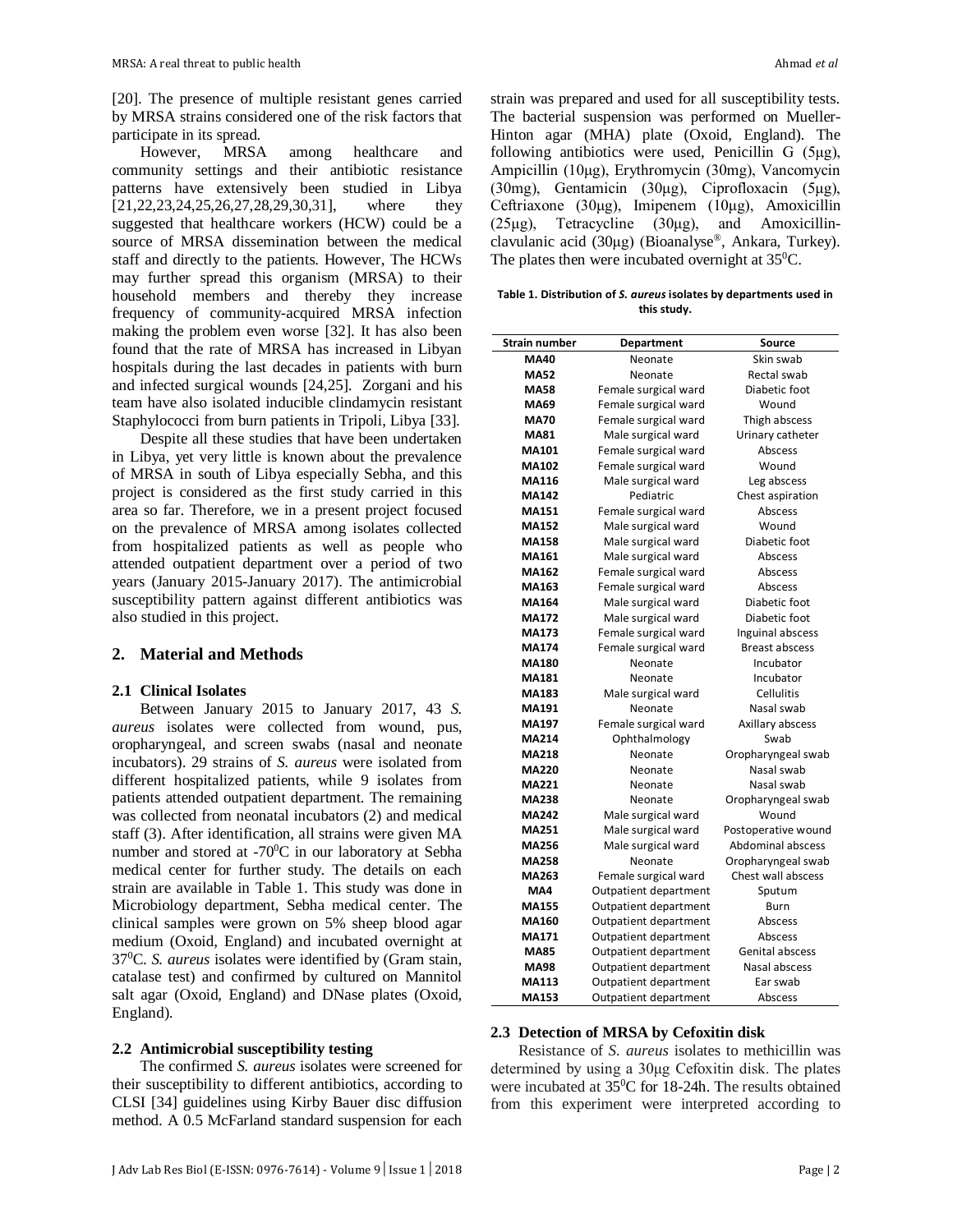Clinical and Laboratory Standards Institute (CLSI) guidelines.

## **2.4 Inducible Clindamycin resistance screen test (Dshape test)**

All *S. aureus* isolates that found to be resistant to erythromycin were further screened for inducible clindamycin resistance. Clindamycin (2μg) and erythromycin (15μg) disks (Bioanalyse®, Ankara, Turkey) were placed at a distance of 15mm (edge to edge) from each other. The plates were incubated at 35<sup>0</sup>C for 18-24h. Appearance of D-shape zone in between the two disks and toward the clindamycin is considered positive for inducible clindamycin resistance.

### **3. Results and discussion**

This study represents the prevalence of MRSA throughout different departments at Sebha Medical center, which is considered as the central hospital covering almost the majority of south Libya. We analyzed forty-three *S. aureus* strains collected from different departments at Sebha medical center, Libya. Further, 43 isolates were subdivided into two groups, 34 are hospital isolates (Inpatient (IP) and screen swabs) and 9 are from outpatient department (OP) (details in Table 1). All 43 isolates were subjected to antimicrobial susceptibility test. Initially, we could see that out of 43 strains, 84% and 88% were resistant to penicillin and ampicillin respectively (Fig. 1, Table 2, Fig. 2). This study showed that 14% of all isolates (IP & OP) are resistant to β-lactamase inhibitors (Augmentin). Among all isolates, 19% were resistant to ceftriaxone, 30% were resistant to tetracycline, 12% were resistant to gentamicin, 7% are resistant to ciprofloxacin, and 2% resistant to imipenem. Out of 43 isolates, seven isolates (16%) were confirmed MRSA positive using cefoxitin 30μg (Table 2). Four MRSA isolates were isolated from surgical departments and 2

from neonate while one strain was from outpatient department (OP-MRSA) (Table 3/Fig. 3). Among the whole collection, as noted from Table 3, the highest number of MRSA was from surgical departments (9%) followed by neonate (5%) whereas 2% was isolated from outpatients. Focusing on MRSA susceptibility pattern, we found all MRSA isolates resistant to ceftriaxone, 71% resistant to gentamicin, 43% resistant to ciprofloxacin, 43% resistant to erythromycin, and all of MRSA strains sensitive to tetracycline. However, all MRSA is sensitive to imipenem except MA238 (isolated from neonate), showed resistance phenotype. MA238 was only sensitive to tetracycline and vancomycin. Luckily, our study did not show any resistance to vancomycin and all 43 isolates (MRSA and MSSA) were 100% sensitive. The strains, that showed resistance to erythromycin (19%), were further studied for inducible Clindamycin test (D-shape test) (Table 4/Fig. 4A & B). Interpretation of the result was done according to Fiebelkorn [35], strains resistant to both erythromycin and clindamycin were considered to have constitutive clindamycin resistance (cMLSB). But when the strains showed flattening of the circular zone of inhibition toward clindamycin, it is considered inducible clindamycin resistance (iMLSB). The susceptible strains with circular zones around the clindamycin were considered to be clindamycin susceptible [35]. So, we observed two strains, MA162 (IP-MSSA) and MA4 (OP-MSSA), were iMLSB, where they exhibited resistance to erythromycin and sensitive to clindamycin with flattening or blunting of the inhibition zone toward clindamycin (D-shape positive) (Table 4/Fig. 4A). Only MA238 (IP-MRSA) was resistant to both erythromycin and clindamycin, which considered as cMLSB (Table 4/Fig. 4B) with no inhibition zone around them. Other erythromycinresistant strains IP-MRSA (MA251, MA258) and IP-MSSA (MA81, MA180, MA181) were sensitive to clindamycin (Table 4) and according to Fiebelkorn, they considered to be MS.



**Fig. 1. Antibiotic Resistance profile of** *S. aureus* **isolates to different commonly used antibiotics.**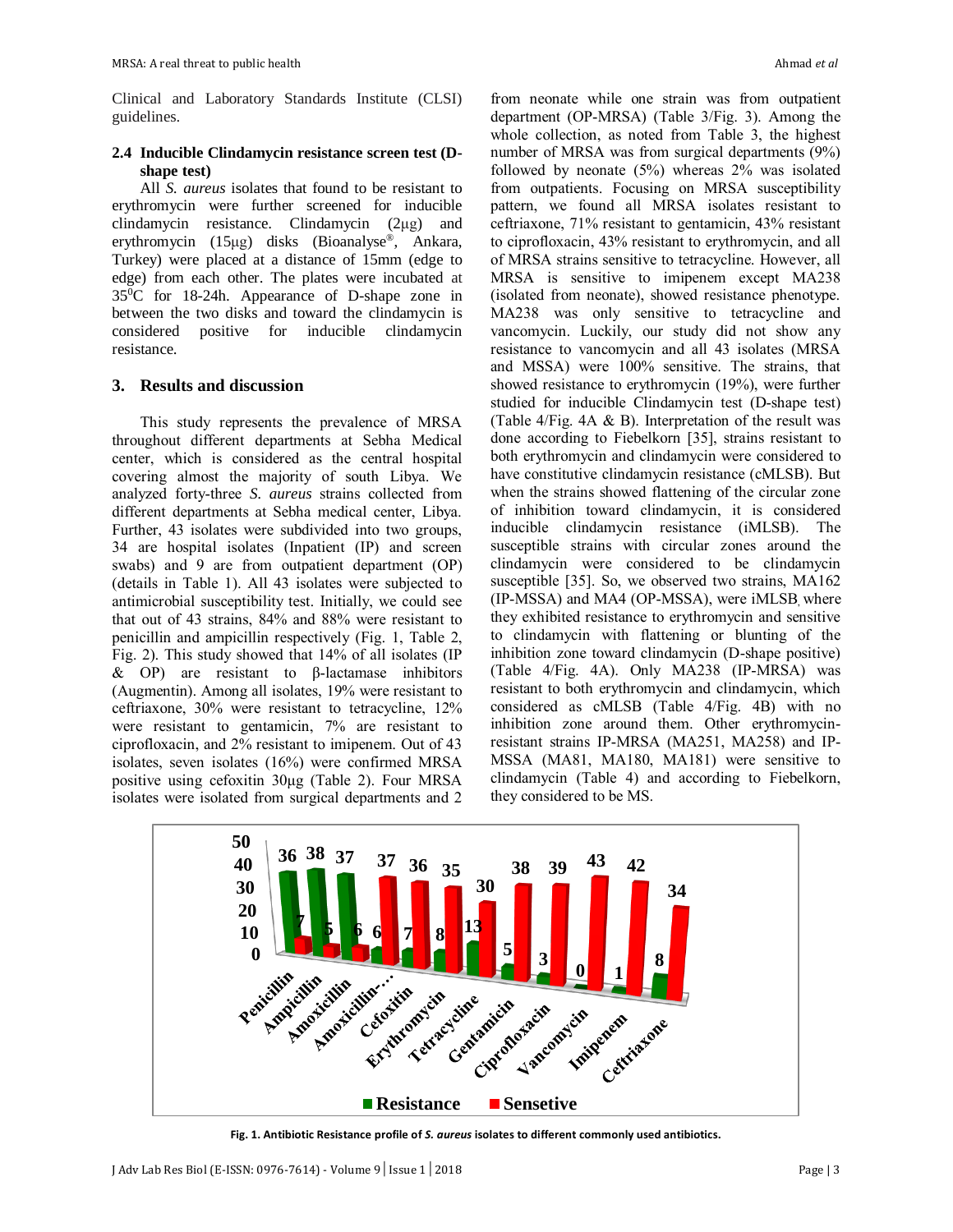

**Fig. 2. Antibiotic resistance rate of** *S. aureus* **isolates.**

| <b>Antibiotics</b>      |    | Sensitive Intermediate Resistance |    | Resistance |
|-------------------------|----|-----------------------------------|----|------------|
|                         |    |                                   |    | rate       |
| Penicillin              | 7  |                                   | 36 | 84%        |
| <b>Ampicillin</b>       | 5  |                                   | 38 | 88%        |
| Amoxicillin             | 6  |                                   | 37 | 86%        |
| Amoxicillin-clavulanate | 37 |                                   | 6  | 14%        |
| Cefoxitin               | 36 |                                   | 7  | 16%        |
| Erythromycin            | 35 |                                   | 8  | 19%        |
| <b>Tetracycline</b>     | 30 |                                   | 13 | 30%        |
| Gentamicin              | 38 |                                   | 5  | 12%        |
| Ciprofloxacin           | 39 | 1                                 | 3  | 7%         |
| Vancomycin              | 43 |                                   | ŋ  | 0%         |
| Imipenem                | 42 |                                   | 1  | 2%         |
| Ceftriaxone             | 34 |                                   | 8  | 19%        |

**Table 2. Susceptibility pattern of all 43** *S. aureus isolates* **to different groups of antibiotics.**

**Table 3. Distribution of MRSA according to hospital departments.**

| MRSA/ MSSA/ Department                        |                           | Number of MRSA/MSSA Rate (%) |     |
|-----------------------------------------------|---------------------------|------------------------------|-----|
| Surgical wards (MA69,<br>MA263, MA172, MA251) |                           | 4/43                         | 9%  |
| <b>MRSA</b>                                   | Neonate<br>(MA238, MA258) | 2/43                         | 5%  |
|                                               | Outpatient<br>(MA171)     | 1/43                         | 2%  |
| MSSA (All departments)                        |                           | 36/43                        | 84% |



**Fig. 3. Frequency of MRSA strains by departments.**

The current study was conducted at Sebha medical center, which located at south of Libya and represents the biggest hospital in this area. The healthcare workers with improper hand hygiene are reported as a source of transmission of hospital-acquired pathogens among hospitalized patients. In addition, migration has also been reported as one of the risk factors of multidrugresistant organism transmission. Heudorf and his group in 2016 [36] have found that 9.8% of the refugees in Germany were colonized with MRSA. Further, Ravensbergen has reported a similar result in 2017 [37], where he found that 10% of Asylum seekers in the Netherlands were MRSA positive compared to general patient population rate, which was 1.3%.



**Fig. 4A. Inducible macrolide-lincosamide-streptogramin B (D-test positive). B: constitutive macrolide-lincosamide-streptogramin B resistance.**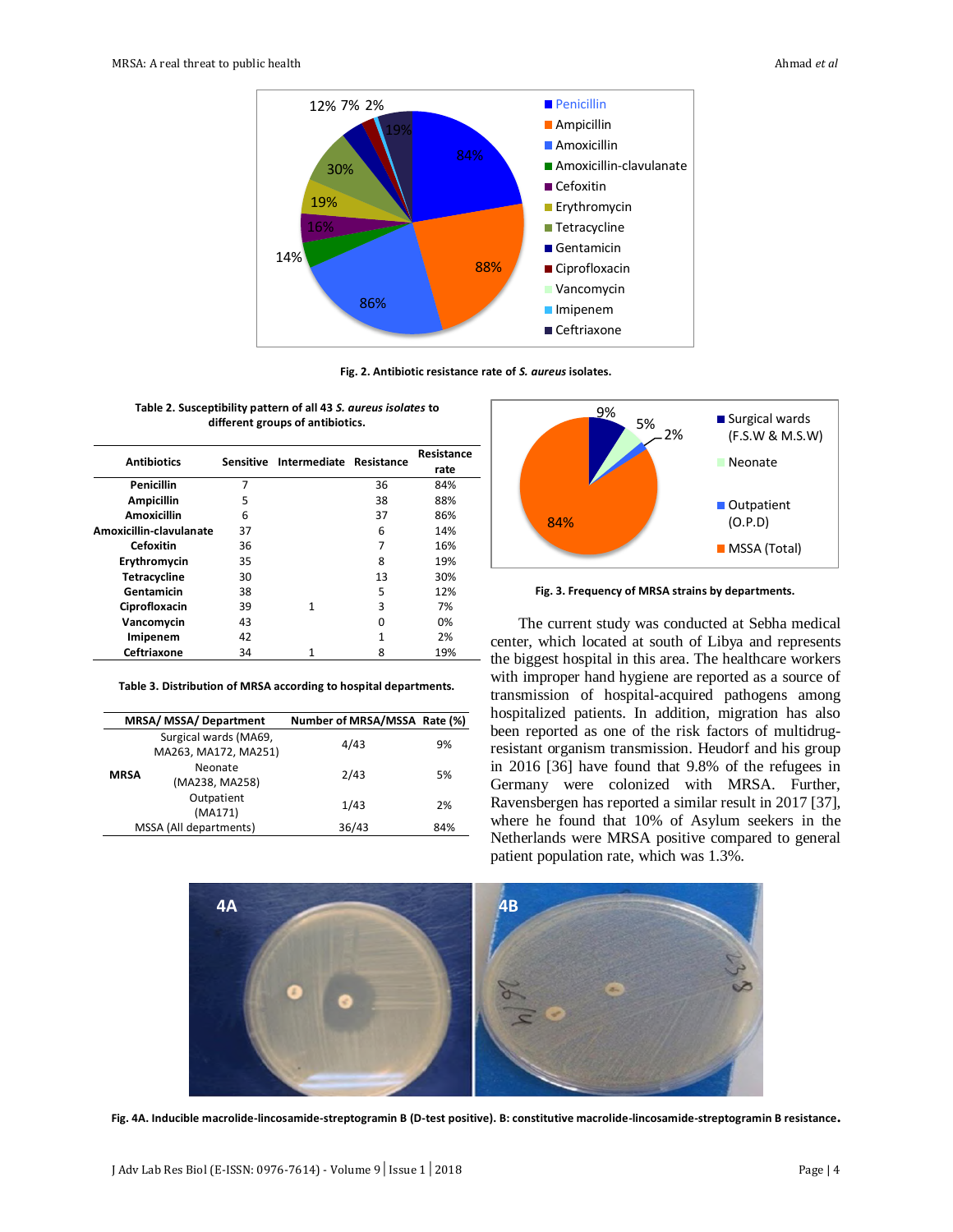In Libya, especially after revolution 2011, overflow of immigrants importing multidrug-resistant organisms, war-injured patients with lack of health services, suboptimal infection control and improper antibiotic prescription all might have contributed to prevalence of MRSA and other multidrug-resistant pathogens. After the revolution of February 2011, 51 Libyan injured soldiers were transferred to major incident hospitals in Utrecht, Netherland. A 10% was detected as MRSA among all 51 injured people, and MDR was found in 59% [38].

Based on studies conducted in Libya, the number of MRSA has increased during the last years, particularly in surgical ward and burn patients [24,21]. Furthermore, Zorgani, 2009 [21] has reported that 18% of the *S. aureus* isolates collected from healthcare workers at six different hospitals were MRSA. Our data showed the number of MRSA isolated from hospitalized patients is higher than the isolates from outpatient, 18% and 11% respectively. With respect to the sample size, this result is similar to the one found by Wareg and his team in 2014 [27], when around 511 strains of *S. aureus* were collected between October 2009 and November 2010. Interestingly, similar to results obtained by Buzaid, 2011 [24], we found that the majority of MRSAs are from surgical department.

In this study, we could see that a few strains were sensitive to β-lactam group and this is because they do not produce β-lactamase, while 37 out of 43 were sensitive to β-lactamase inhibitors (amoxicillin/clavulanate). The resistance to β-lactamase inhibitors (14%) in this study was mainly by MRSA. This finding, which is not surprising, has been reported many years ago by Brumfitt [39] and has been confirmed by other studies [40]. Our study revealed that majority of MRSA was resistant to β-lactams (penicillin, ampicillin, and ceftriaxone), β-lactamase inhibitor (amoxicillin/clavulanate), aminoglycoside and quinolones (ciprofloxacin). This observation is in agreement with the same finding, reported by other researchers [41,42,43,44,24].

On the other hand, some published studies reported that 0% resistance of MRSA to ciprofloxacin and 5% to gentamicin [27], but ours showed 43% of MRSA were resistant to ciprofloxacin and 71% to gentamicin. Furthermore, we noticed that this resistance to ciprofloxacin and gentamicin is only exhibited by MRSA but not MSSA strains. For this reason, quinolones, which have previously been used for MRSA treatment [45,46], are not recommended anymore and this finding is supported by other studies [47].

Luckily, between all MRSA and MSSA isolates enrolled in this study, only a single strain was resistant to imipenem, MA238. Such a very low resistance to imipenem suggesting it can still be used for treatment of MRSA.

For many years, vancomycin was considered as the golden antimicrobial agent against multidrug-resistant MRSA, but regrettably, it has also developed resistance. In contrast, to study undertaken in the same area in 2015, Sebha, where they found that 90.5% of *S. aureus* were resistant to vancomycin [48], all our strains showed the opposite and were 100% sensitive to vancomycin. This observation is consistent with other studies [43]. Contrarily, some studies had reported resistance of MRSA to vancomycin [49,50,51].

However, the emergence of β-lactams resistant *S. aureus* strains in the last few years have led to introducing other antibiotics to eradicate *S. aureus* infections, for instance, macrolide, lincosamide and streptogramin B (MLSB) [35]. Nevertheless, resistance to macrolides may also be acquired through either active efflux encoded by *msrA* or modification of enzymes encoded by *ermA* or *ermC* genes (macrolide, lincosamide and streptogramin B resistance (MLSB)) [52]. In this study, out of 43 isolates, 8 (19%) were resistant to erythromycin. Among 8 erythromycinresistant strains, 2 (5%) detected positive for inducible clindamycin resistance (ICR) and gave D shape. The false clindamycin susceptibility result may mislead the clinicians to use this antibiotic in the treatment of Staphylococcus infections. This misinterpretation can happen if the isolates were not tested for ICR. Therefore, to avoid the failure of clindamycin therapy, the microbiologist should routinely perform this simple test.

In relation to MRSA and MSSA, our study did not detect inducible clindamycin resistance among MRSA rather they were predominant in methicillin-susceptible *S. aureus* isolates, while the constitutive phenotype was observed in MRSA only. This finding is in line with other studies where they also reported higher rate of ICR in MSSA compared to MRSA [2]. In general and regardless MRSA or MSSA*,* Our data showed the rate inducible clindamycin resistance is higher than constitutive clindamycin resistance and a similar observation has also been reported by Ajantha [53]. Conversely, Fiebelkorn [35] reported higher number of Constitutive resistance compared to inducible resistance and Nikam has also reported a similar result [54].

Thus, according to these results with prevalence of MDR, we have only a few options for treatment of MRSA detected in this study. The reason behind this fast spread of multidrug-resistant organisms perhaps is due to self-medication and improper use of commonly prescribed antibiotics. The worldwide prevalence of multidrug resistance among MRSA strains and other hospital-acquired pathogens has become of critical concern and consider as a major public health problem.

Our study is not surveillance, but rather it highlights the main problem in our hospital and this progressing nosocomial infection problem will increase the morbidity if not the mortality rate.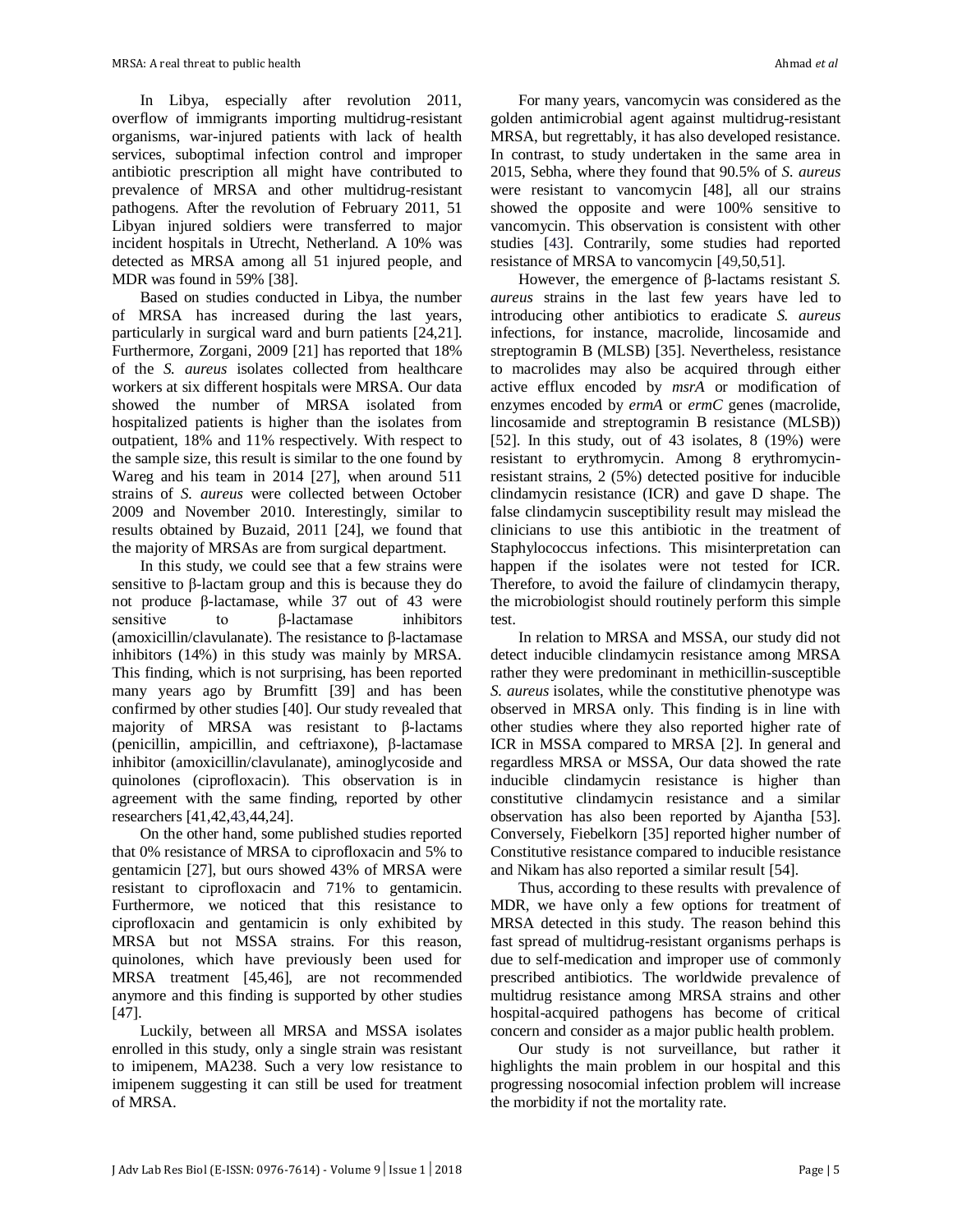#### **4. Conclusion**

Apparently, *S. aureus* has a remarkable ability to acquire multiple antibiotic resistance, and a new implementation of effective management against multidrug-resistant organisms must urgently be proposed. Further, Hospital infection control and prevention with the proper education to minimize the spread of MRSA should be taken into consideration. Therefore, Healthcare workers and patients before admission must routinely be screened for MRSA and other nosocomial pathogens.

#### **Acknowledgment**

The authors would like to thank all technicians at the Department of Microbiology, Sebha medical center and Sebha University for their help and cooperation.

#### **References**

- [1]. Verma, S., Joshi, S., Chitnis, V., Hemwani, N. & Chitnis, D. (2000). Growing problem of methicillin resistant staphylococci--Indian scenario. *Indian J. Med. Sci.*, 54(12): 535–540.
- [2]. Sasirekha, B., Usha, M.S., Amruta, J.A., Ankit, S., Brinda, N. & Divya, R. (2014). Incidence of constitutive and inducible clindamycin resistance among hospital-associated *Staphylococcus Aureus*. *3 Biotech*, 4(1): 85–89. doi: 10.1007/s13205-013-0133-5.
- [3]. Wertheim, H.F., Melles, D.C., Vos, M.C., van Leeuwen, W., van Belkum, A., Verbrugh, H.A. & Nouwen, J.L. (2005). The role of nasal carriage in *Staphylococcus aureus* infections. *Lancet Infect. Dis.*, 5(12): 751–762. doi: 10.1016/S1473- 3099(05)70295-4.
- [4]. Kazakova, S.V., Hageman, J.C., Matava, M., Srinivasan, A., Phelan, L., Garfinkel, B., Boo, T., McAllister, S., Anderson, J., Jensen, B., Dodson, D., Lonsway, D., McDougal, L.K., Arduino, M., Fraser, V.J., Killgore, G., Tenover, F.C., Cody, S. & Jernigan, D.B. (2005). A clone of methicillinresistant *Staphylococcus aureus* among professional football players. *N. Engl. J. Med.*, *352*(5): 468–475. https://doi.org/10.1056/NEJMoa042859.
- [5]. Jevons, M.P. (1961). "Celbenin" resistant Staphylococci. *Br. Med. J.*, 1(5219): 124–125.
- [6]. de Kraker, M.E.A., Davey, P.G. & Grundmann, H. (2011). Mortality and Hospital Stay Associated with Resistant *Staphylococcus aureus* and *Escherichia coli* Bacteremia: Estimating the Burden of Antibiotic Resistance in Europe. *PLoS Med.*, 8(10): e1001104. doi: 10.1371/journal.pmed.1001104.
- [7]. Falagas, M.E., Karageorgopoulos, D.E., Leptidis, J. & Korbila, I.P. (2013). MRSA in Africa: Filling

the Global Map of Antimicrobial Resistance. *PLoS One*, 8(7): e68024. doi: 10.1371/journal.pone.0068024.

- [8]. Carroll, D., Kehoe, M.A., Cavanagh, D. & Coleman, D.C. (1995). Novel organization of the site-specific integration and excision recombination functions of the *Staphylococcus aureus* serotype F virulence-converting phages φ13 and φ42. *Mol. Microbiol.*, 16(5): 877–893. doi: 10.1111/j.1365-2958.1995.tb02315.x.
- [9]. Hanssen, A.M. & Ericson Sollid, J.U. (2006). SCC*mec* in staphylococci: genes on the move. *FEMS Immunol. Med. Microbiol.*, 46(1): 8–20. https://doi.org/10.1111/j.1574- 695X.2005.00009.x.
- [10]. Chambers, H.F. & Deleo, F.R. (2009). Waves of Resistance: *Staphylococcus Aureus* in the antibiotic era. *Nat. Rev. Microbiol.*, 7(9): 629– 641. doi: 10.1038/nrmicro2200.
- [11]. Ito, T., Katayama, Y. & Hiramatsu, K. (1999). Cloning and nucleotide sequence determination of the entire *mec* DNA of pre-methicillin-resistant *Staphylococcus aureus* N315. *Antimicrob. Agents Chemother.*, 43(6): 1449–1458.
- [12]. Katayama, Y., Ito, T. & Hiramatsu, K. (2001). Genetic Organization of the Chromosome Region Surrounding *mecA* in Clinical Staphylococcal Strains: Role of IS*431*-Mediated *mecI* Deletion in Expression of Resistance in *mecA*-Carrying, Low-Level Methicillin-Resistant *haemolyticus*. *Antimicrob. Agents Chemother.*, 45(7): 1955–1963. doi: 10.1128/AAC.45.7.1955- 1963.2001.
- [13]. Deurenberg, R.H. & Stobberingh, E.E. (2008). The evolution of *Staphylococcus aureus*. *Infect. Genet. Evol*., *8*(6): 747–763. https://doi.org/10.1016/j.meegid.2008.07.007.
- [14]. Baddour, M.M., Abuelkheir, M.M. & Fatani, A.J. (2006). Trends in antibiotic susceptibility patterns and epidemiology of MRSA isolates from several hospitals in Riyadh, Saudi Arabia. *Ann. Clin. Microbiol. Antimicrob*., 5: 30. doi:10.1186/1476- 0711-5-30.
- [15]. Koyama, N., Inokoshi, J. & Tomoda, H. (2012). Anti-infectious agents against MRSA. *Molecules*, 18(1): 204–224. https://doi.org/10.3390/molecules18010204.
- [16]. Torimiro, N., Moshood, A.A. & Eyiolawi, S.A. (2013). Analysis of Beta-lactamase production and Antibiotics resistance in *Staphylococcus aureus* strains. *J. Infect. Dis. Immun.*, 5(3): 24-28. DOI: 10.5897/JIDI2013.0118.
- [17]. Leclercq, R. (2002). Mechanisms of resistance to macrolides and lincosamides: nature of the resistance elements and their clinical implications. *Clin. Infect. Dis*., 34(4): 482–492. https://doi.org/10.1086/324626.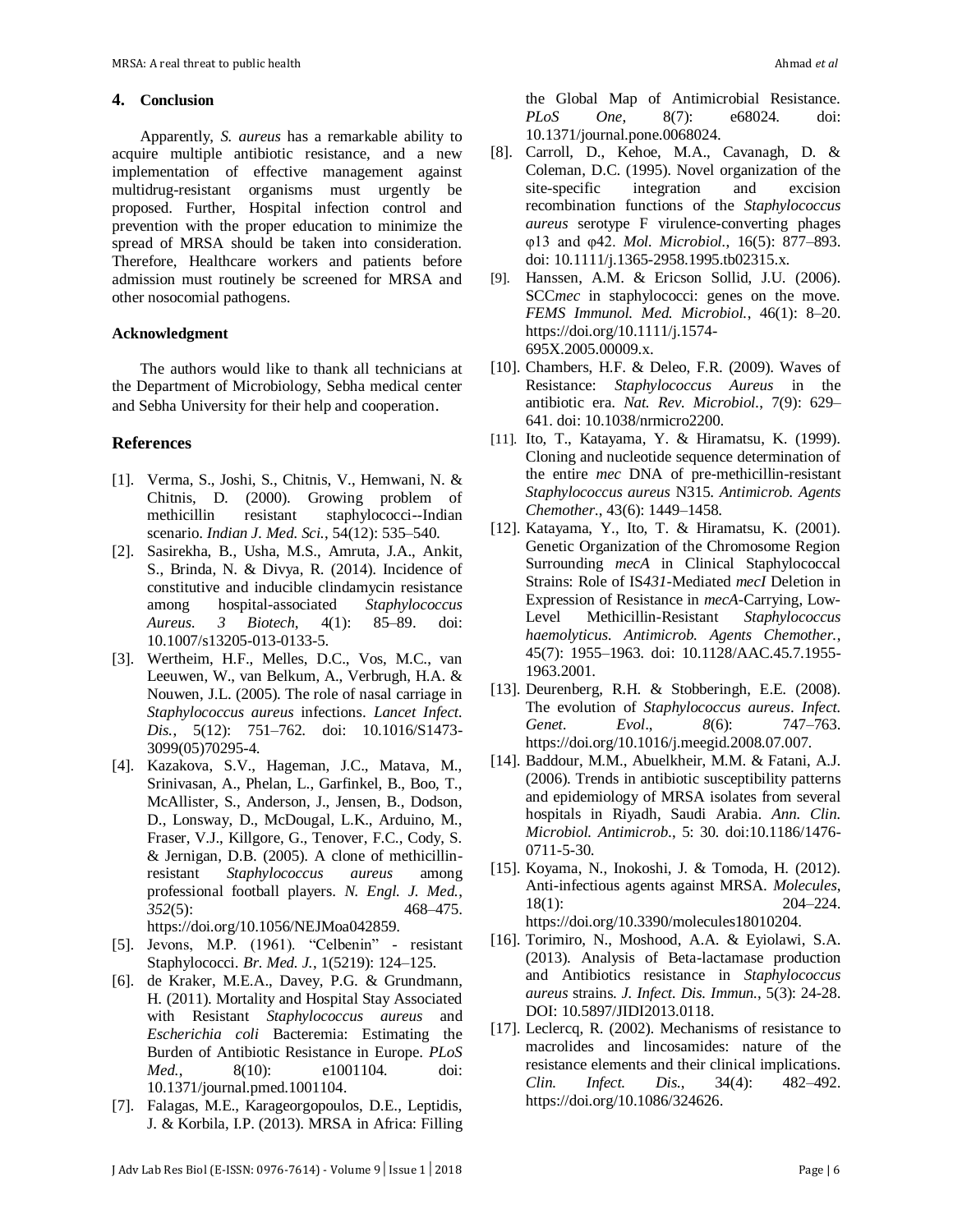- [18]. Srinivasan, A., Dick, J.D. & Perl, T.M. (2002). Vancomycin resistance in staphylococci. *Clin. Microbiol. Rev.*, 15(3): 430–438. https://doi.org/10.1128/cmr.15.3.430-438.2002.
- [19]. Johnson, A.P. & Woodford, N. (2002). Glycopeptide-resistant *Staphylococcus aureus*. *J. Antimicrob. Chemother.*, 50(5): 621–623. doi: 10.1093/jac/dkf244.
- [20]. Hiramatsu, K., Hanaki, H., Ino, T., Yabuta, K., Oguri, T. & Tenover, F.C. (1997). Methicillinresistant *Staphylococcus aureus* clinical strain with reduced vancomycin susceptibility. *J. Antimicrob. Chemother*., 40(1): 135–136. https://doi.org/10.1093/jac/40.1.135.
- [21]. Zorgani, A., Elahmer, O., Franka, E., Grera, A., Abudher, A. & Ghenghesh, K.S. (2009). Detection of meticillin-resistant *Staphylococcus aureus* among healthcare workers in Libyan hospitals. *J. Hosp. Infect*., 73(1): 91–92. https://doi.org/10.1016/j.jhin.2009.06.019.
- [22]. Ahmed, M. O., Alghazali, M. H., Abuzweda, A. R. & Amri, S. G. (2010). Detection of inducible clindamycin resistance (MLSB(i)) among methicillin-resistant *Staphylococcus aureus* (MRSA) from Libya. *Libyan J. Med*., 5. doi: 10.3402/ljm.v5i0.4636.
- [23]. Ahmed, M.O., Elramalli, A.K., Amri, S.G., Abuzweda, A.R. & Abouzeed, Y.M. (2012). Isolation and screening of methicillin-resistant *Staphylococcus aureus* from health care workers in Libyan hospitals. *East. Mediterr. Health J*., 18(1): 37–42. doi: 10.26719/2012.18.1.37.
- [24]. Buzaid, N., Elzouki, A.N., Taher, I. & Ghenghesh, K.S. (2011). Methicillin-resistant *Staphylococcus aureus* (MRSA) in a tertiary surgical and trauma hospital in Benghazi, Libya. *J. Infect. Dev. Ctries*., 5(10): 723‐726. doi: 10.3855/jidc.1701.
- [25]. Ghenghesh, K.S., Rahouma, A., Tawil, K., Zorgani, A. & Franka, E. (2013). Antimicrobial resistance in Libya: 1970-2011. *Libyan J. Med*., 8(1): 20567. doi: 10.3402/ljm.v8i0.20567.
- [26]. Khanal, R., Sah, P., Lamichhane, P., Lamsal, A., Upadhaya, S. & Pahwa, V.K. (2015). Nasal carriage of methicillin-resistant *Staphylococcus aureus* among health care workers at a tertiary care hospital in Western Nepal. *Antimicrob. Resist. Infect. Control*, 4: 39. doi: 10.1186/s13756-015-0082-3.
- [27]. Wareg, S.E., Foster, H.A. & Daw, M.A. (2014) Antimicrobial Susceptibility Patterns of Methicillin-Resistant *Staphylococcus aureus* Isolates Collected from Healthcare and Community Facilities in Libya Show a High Level of Resistance to Fusidic Acid. *J. Infect. Dis. Ther.*, 2: 189. doi: 10.4172/2332-0877.1000189.
- [28]. BenDarif, E., Khalil, A., Rayes, A., Bennour, E., Dhawi, A., Lowe, J.J., Gibbs, S. & Goering, R.V.

(2016). Characterization of methicillin-resistant *Staphylococcus aureus* isolated at Tripoli Medical Center, Libya, between 2008 and 2014. *J. Med. Microbiol.*, 65(12): 1472-1475. doi: 10.1099/jmm.0.000384.

- [29]. Al-Abdli, N.E. & Baiu, S.H. (2016). Isolation of MRSA Strains from Hospital Environment in Benghazi City, Libya. *American Journal of Infectious Diseases and Microbiology*, 4(2): 41– 43. doi: 10.12691/ajidm-4-2-4.
- [30]. Pant, N.D. & Sharma, M. (2016). Carriage of methicillin resistant *Staphylococcus aureus* and awareness of infection control among health care workers working in intensive care unit of a hospital in Nepal. *Braz. J. Infect. Dis*., 20(2): 218‐219. doi: 10.1016/j.bjid.2015.11.009.
- [31]. El Aila, N.A., Al Laham, N.A. & Ayesh, B.M. (2017). Nasal carriage of methicillin resistant *Staphylococcus aureus* among health care workers at Al Shifa hospital in Gaza Strip. *BMC Infect. Dis*., 17(1): 28. doi: 10.1186/s12879-016-2139-1.
- [32]. Albrich, W.C. & Harbarth, S. (2008). Health-care workers: source, vector, or victim of MRSA? *Lancet Infect. Dis*., 8(5): 289‐301. doi: 10.1016/S1473-3099(08)70097-5.
- [33]. Zorgani, A., Shawerf, O., Tawil, K., El-Turki, E. & Ghenghesh, K. (2009). Inducible Clindamycin Resistance among Staphylococci Isolated from Burn Patients. *Libyan J. Med*., 4(3): 104‐106. doi: 10.4176/090128.
- [34]. CLSI (2011). Performance Standards for Antimicrobial Susceptibility Testing; Twenty-First Informational Supplement. CLSI document M100-S21. Wayne, PA: Clinical and Laboratory Standards Institute, 31: 1.
- [35]. Fiebelkorn, K.R., Crawford, S.A., McElmeel, M.L. & Jorgensen, J.H. (2003). Practical disk diffusion method for detection of inducible clindamycin resistance in *Staphylococcus aureus* and coagulase-negative staphylococci. *J. Clin. Microbiol.*, 41(10): 4740-4744. doi: 10.1128/jcm.41.10.4740-4744.2003.
- [36]. Heudorf, U., Albert-Braun, S., Hunfeld, K.P., Birne, F.U., Schulze, J., Strobel, K., Petscheleit, K., Kempf, V.A. & Brandt, C. (2016). Multidrugresistant organisms in refugees: prevalences and impact on infection control in hospitals. *GMS Hyg. Infect. Control*, 11. doi: 10.3205/dgkh000276.
- [37]. Ravensbergen, S.J., Berends, M., Stienstra, Y. & Ott, A. (2017). High prevalence of MRSA and ESBL among asylum seekers in the Netherlands. *PLoS One*, 12(4): e0176481. doi: 10.1371/journal.pone.0176481.
- [38]. Koole, K., Ellerbroek, P.M., Lagendijk, R., Leenen, L.P.H. & Ekkelenkamp, M.B. (2013). Colonization of Libyan civil war casualties with multidrug-resistant bacteria. *Clin. Microbiol.*